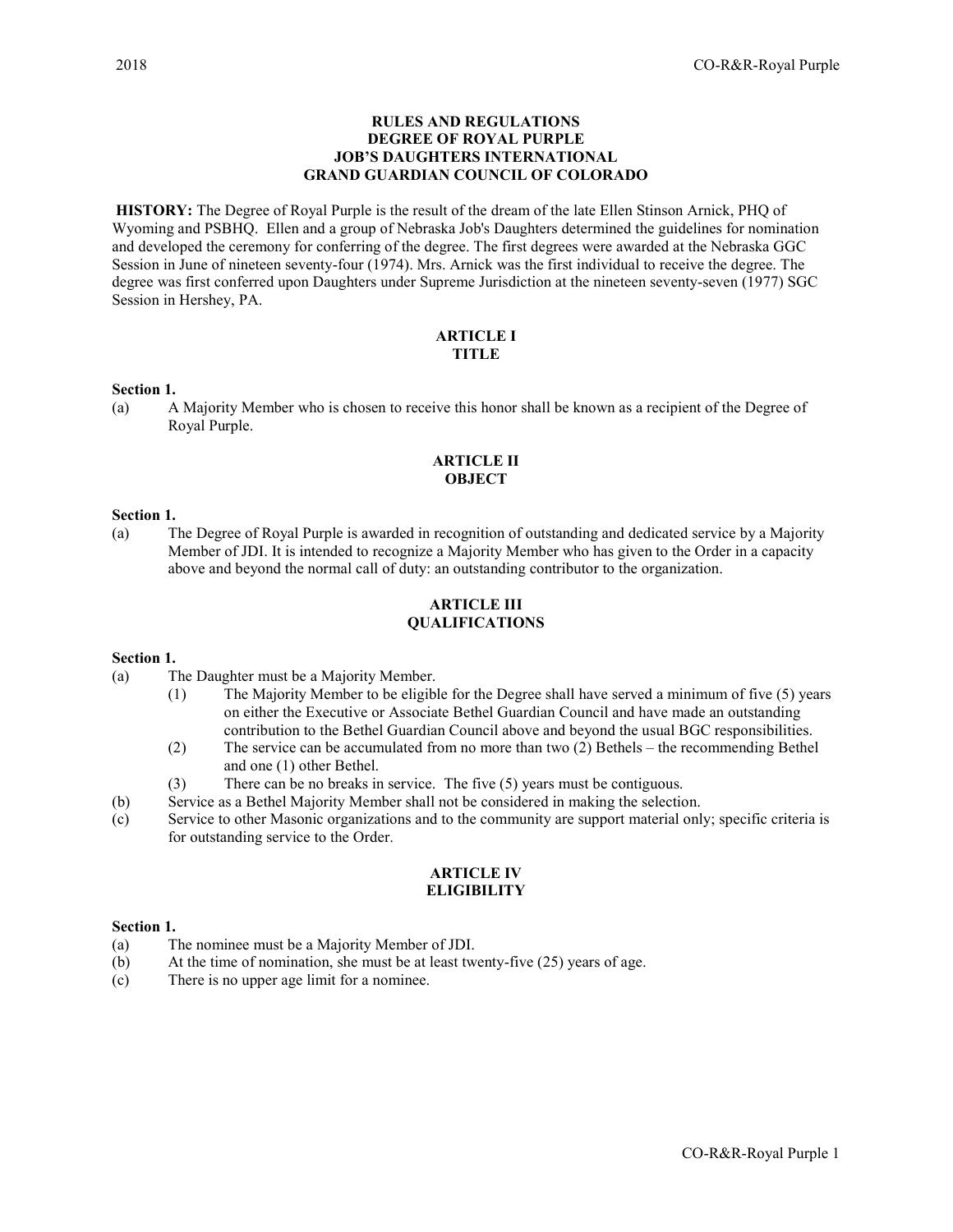## ARTICLE V NOMINATION AND SELECTION

### Section 1. Nomination

- (a) Nominations shall be made by Executive Members of the BGC or by a majority vote of the Daughters of a Bethel - without the knowledge of the nominee.
- (b) Nomination shall include specific examples of outstanding service to the order. In addition to the nomination, recommendations from four (4) adults, not related to the nominee, who have first-hand knowledge of her contribution to the Order, shall be submitted. At least two (2) of the four (4) recommendations must be from individuals officially connected with Job's Daughters. If the nomination is from the Daughters vote, there shall be one (1) additional recommendation.
- (c) Nominees who have been with the Nominating Bethel for less than four (4) years require additional recommendations from their previous Bethel and/or Jurisdiction.
- (d) Nomination may be by the nominee's home Bethel or by a Bethel to which she has contributed outstanding service to merit the nomination.
- (e) The Bethel Guardian must complete a special nomination form provided on request from the Grand Secretary.
- (f) Nomination and recommendation forms shall be typed or printed and forwarded to the Grand Secretary by March first (1st) of the nominating year. The Grand Secretary shall record all names, addresses, phone numbers and Bethel numbers for all nominees and forward all forms to the Chairman of the Degree of Royal Purple Committee for consideration.
- (g) Individuals who haven't yet received the Degree of Royal Purple may be nominated again by the same Bethel or a different Bethel. A person may be nominated each year until she receives the Degree.
- (h) The Degree of Royal Purple is only given one (1) time to any individual person. You cannot get it a second (2nd) time.

## Section 2. Selection

- (a) The members of the Committee shall review the nomination and recommendations. A majority shall be necessary to approve (or disapprove) the nomination. The decision of the Committee shall be final.
- (b) The recipient and the Bethel Guardian Council shall be notified of her selection by the Committee Chairman on or before April first (1st). The recipient shall not know of her nomination or her selection until that time.

# ARTICLE VI CONFERRING OF DEGREE

#### Section 1.

- (a) The recipient shall attend the Grand Guardian Council Annual Session within three (3) years of her selection to receive the award in a ceremony presented by the Grand Bethel Officers.
- (b) In the event that it is absolutely impossible for the recipient to attend the Grand Guardian Council Annual Session, other arrangements for presentation of the Degree may be made by the Grand Guardian.
- (c) A fee amounting to the current cost of the Grand Guardian Council's approved medallion shall be paid by the recipient's family, a Bethel or anyone else who wishes to contribute. Payment made to the Grand Guardian Council must be sent to the Chairman of the Degree of Royal Purple Committee by May first (1st).
- (d) The Grand Guardian Council of Colorado shall be responsible for providing the recipient with a rose, a certificate, and for having the name, date of ceremony and the name of the Jurisdiction engraved or printed on the reverse side of the medallion.
- (e) The Chairman of the Committee shall cooperate with the Grand Bethel Guardian, who will oversee the Grand Bethel Officers in the conferring of the Degree.